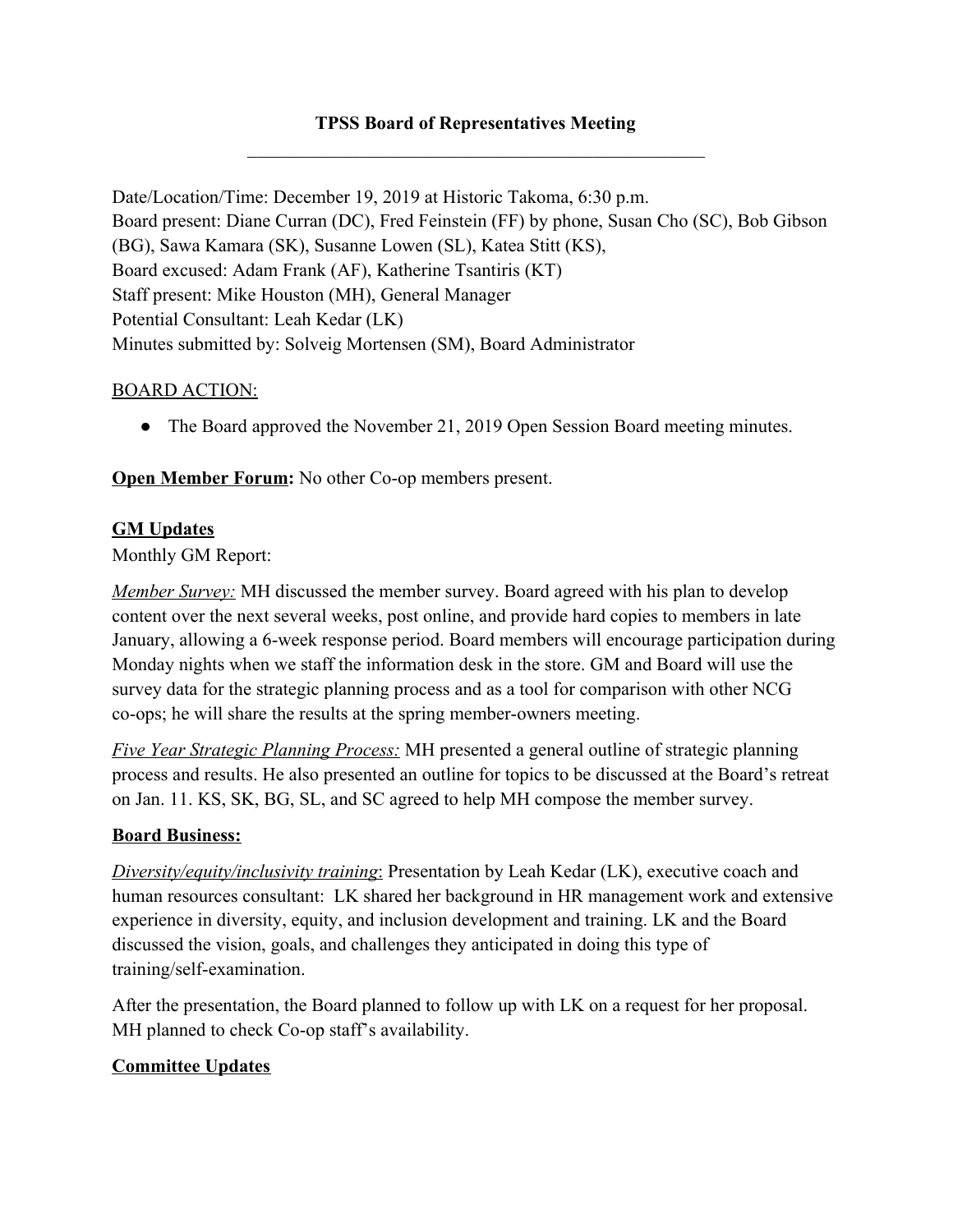*Policy Committee:* The Board secretary will put updated policy statements on the Co-op's website.

*Membership Committee:* Membership Committee is planning the Spring Member Meeting for a date in May. The meeting will be held in the Co-op basement. The primary focus of the meeting will be to introduce the Co-op's five-year strategic plan. We hope to provide for participation by remote video connection.

*Nominations and Elections Committee:* SL and DC are preparing an evaluation of our recent board election and developing recommendations for the next election. They will be presented at the February board meeting.

*Future of Food Committee:* The GM explained how the focus of this committee is often addressed in the connections that the Co-op makes in the community and in the GM reports and will be covered in the five-year strategic plan. This committee was dissolved.

*Expansion Committee:* This committee will continue looking at appropriate ways to use the Co-op's grant money.

*Strategic Planning Committee:* The members of this committee will be determined. Initially, a group of three board members will help Mike draft the member survey and will likely meet once to draft the member survey.

# **Other Board business**

Spring Member-owners Meeting: See Membership Committee report above.

Review Topical Calendar for next year: The Board and GM noted specific and annual updates for the topical calendar. DC urged Board committees to create topical calendars for their individual committees, so the committees can observe their projected deadlines a couple of months in advance. She noted the Board administrator's role in providing reminders.

Board Training: DC shared that the Board Treasurer, AF sent the web link to Columinate (formerly CDS); and she explained how all new Board members are supported in and asked to attend the cafes and classes Columinate offers.

Financial Training: The Board also planned to sign up for Columinate's group, four-week financial training webinar. SC will sign us up.

Setting Meeting Dates and Start Times: Board meetings occur every 3<sup>rd</sup> Thursday with the start time for future Board meetings as 6:45pm. SC updated the Board login password. MH planned to circulate the W-2 forms. The Board will complete the confidentiality and conflict of interest forms.

*Meeting adjourned: 8:55pm*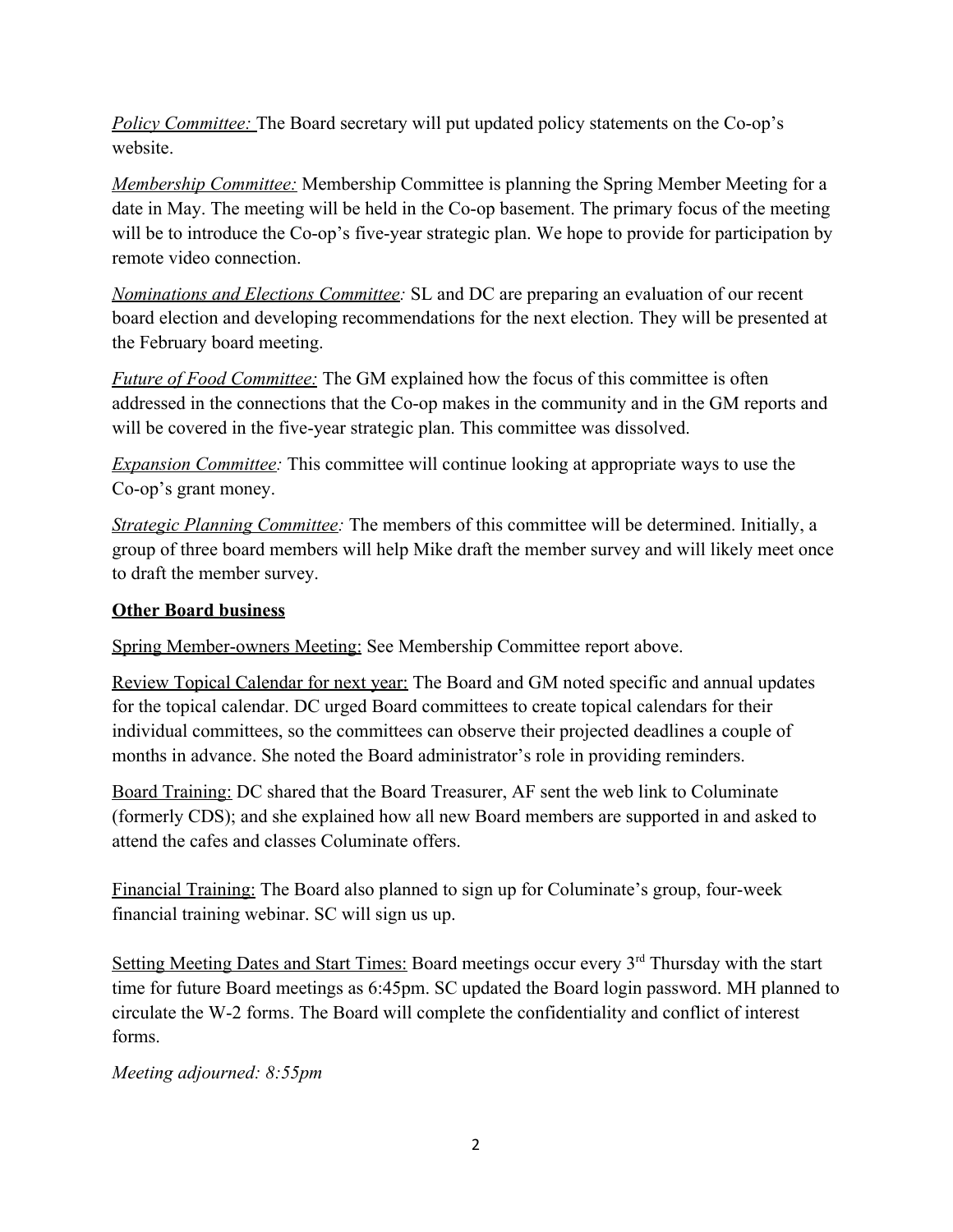\* The Board discussed the GM's yearly performance review during an executive session with only Board members present. Minutes for this session are maintained separately, to maintain confidentiality of personnel documents.

#### Board Representatives' Committee Memberships:

Membership and Community Affairs Committee: FF, SK, BG, DC Audit and Finance Committee: AF, SC, BG, KT Personnel Committee: DC, SK, KS Policy Committee: SC, AF, KT Nominations Committee: SK, SL, DC Junction Committee: FF, SK, KS Expansion Committee: AF, SC, SL Board Development Committee: DC, AF Board Retreat Planning Committee: DC, SK, SL, MH, Martha Whitman

## **Term 2019-2020 Meeting Attendance:**

|                  | Dec    |
|------------------|--------|
| Cho              | $\ast$ |
| Curran           | $\ast$ |
| Feinstein        | $\ast$ |
| Frank            | Ex     |
| Gibson           | $\ast$ |
| Kamara           | $\ast$ |
| Lowen            | $\ast$ |
| Stitt            | $\ast$ |
| <b>Tsantiris</b> | Ex     |

(Ex=excused)

## **Board Terms:**

| Board Representative   Term: |                            | Term Ends: |
|------------------------------|----------------------------|------------|
| Cho                          | 3 years (consecutive term) | 2022       |